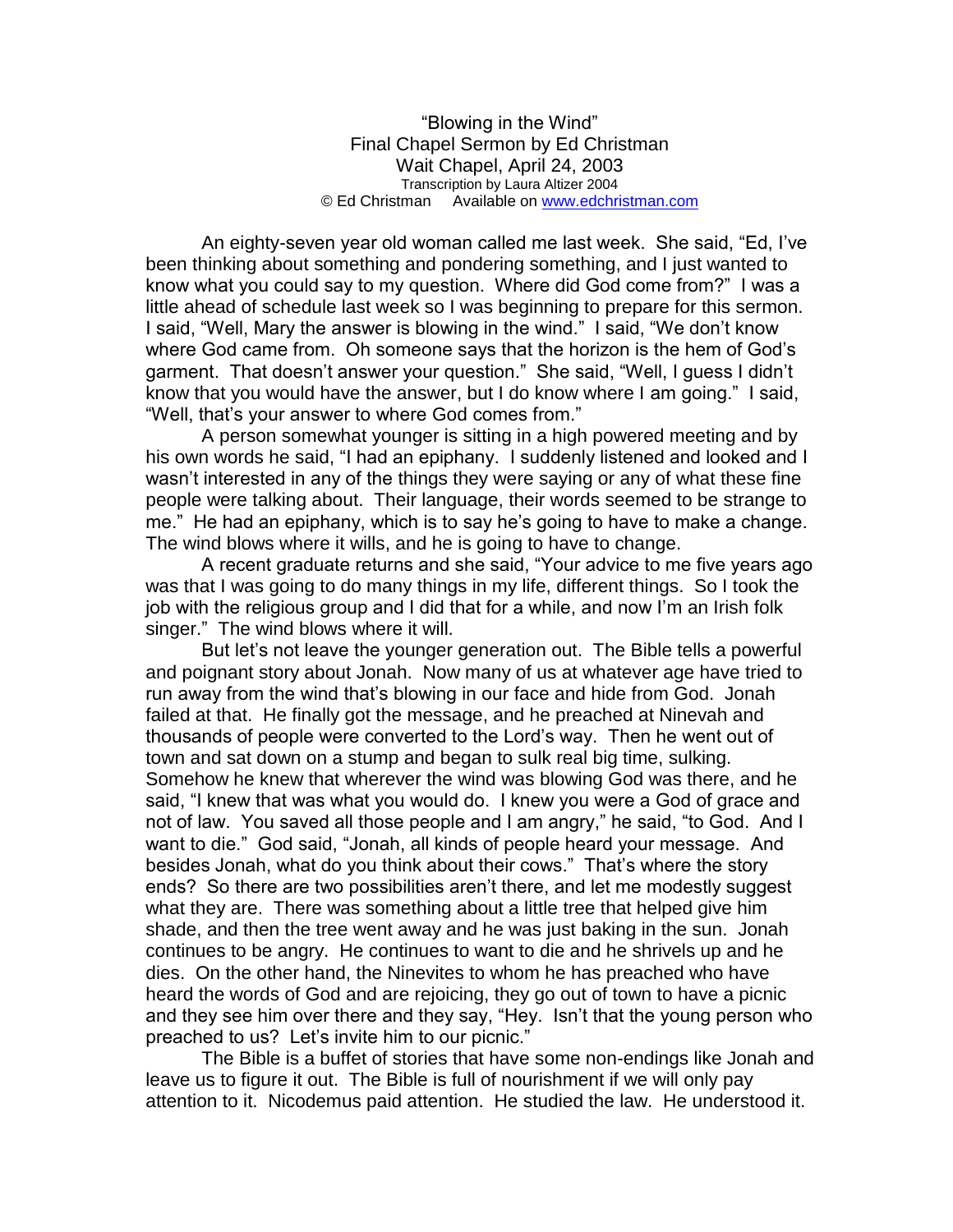He practiced it. He was a good man. But he comes to Jesus at night, not because the sun had gone down but because Nicodemus, without knowing it, was in the dark. He begins his conversation with Jesus and Jesus says, "You must be born again. You must be born from above." It's at that point that this good man limited his own vision by a literal interpretation of those words. How can a grown man re-enter his mother's womb? Jesus said you must be born again. Now if Jesus had wanted to push the envelope a little bit, he would have said you must be born again and again and again and yet again. But he left Nicodemus to ponder what he had said, you must be born from above. The wind blows where it wills and the spirit of God is alive in the world. Nicodemus began to get the message. For when Jesus was brought before the leaders of the people, they genuinely saw him as a threat. They were not going to provide the usual customary trial, which the law provided for. Nicodemus said, "He's entitled to be heard." They said, "You a teacher?" Well, in point of fact he was living out the teaching. He was doing what the law said. He was being fair. They said, "Who are you anyway? Are you from the backside of the universe, Galilee where he's from. No prophet, no great teacher ever came from there." Nicodemus was there when Jesus died. He began to sense something about the blowing of the spirit. It blows where it wills. It's not always pleasant, is it? It's often sad.

There will be a service for Nancy Priddy in Davis Chapel at four o'clock on Monday. Nancy Priddy who worked at the university in Residence Life for several years. When she got the word that she was going to die of cancer, she told me I am not afraid to die. Nancy Priddy was not afraid to live either. She filled the unforgiving minute with sixty seconds worth of distance run and lived as long as she could, the best that she could. and at that memorial service there will be tears to be sure and there will be laughter as well. She would've had it no other way and since she was in the business of making room assignments, someone has already said, "Well, we don't know what heaven's like, but if there are any room assignments to be made, Nancy will make them."

The spirit blows where it wills at dedications, at marriages and memorial services, at initiations. In this chapel and at Davis Chapel people gather for prayer and they sometimes sing quietly or with others or they play the piano, they play the organ, they have found a place of quietness where the spirit blows ever so softly and ever so completely. The spirit blows where it wills. It blows in your rooms, doesn't it? It blows in the library. It blows on the trail to Reynolda Village. It blows in the car with the music playing loudly while you're on the way to the beach or anywhere else. The spirit of God blows sometimes quietly, sometimes with great force. But the spirit blows where it wills.

Who among us is going to write the songs, the words the lyrics, the music that will keep us on fire? Who among you is going to take a song that hasn't been set to music and set it to music? Who is going to write some new songs for our edification to demonstrate that the spirit blows where it wills? Who is going to teach? Who is going to preach? Who is going to get their hands into the mud of life's goriness? Who is going to sing? Who is going to pray? Who is going to preach? Who is going to teach? The spirit blows where it wills. We do not know and we cannot predict its blowing.